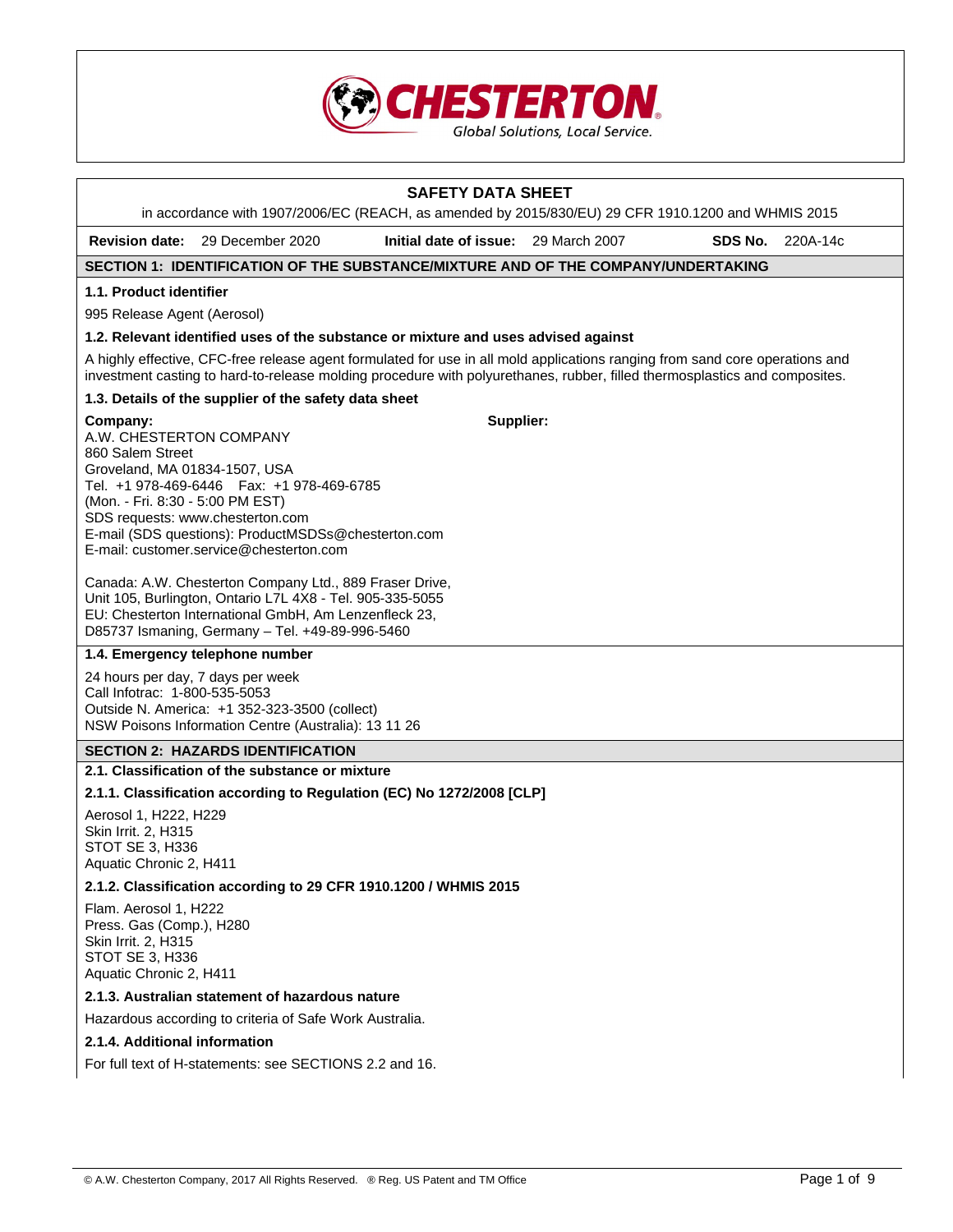| 2.2. Label elements                                              |                                                                                                                                                              |                                                                                                                                                                                                                                                                                                                                                                                                                                                                                                                                                                                                                                                                                                                                                                                                                                                                                                                        |
|------------------------------------------------------------------|--------------------------------------------------------------------------------------------------------------------------------------------------------------|------------------------------------------------------------------------------------------------------------------------------------------------------------------------------------------------------------------------------------------------------------------------------------------------------------------------------------------------------------------------------------------------------------------------------------------------------------------------------------------------------------------------------------------------------------------------------------------------------------------------------------------------------------------------------------------------------------------------------------------------------------------------------------------------------------------------------------------------------------------------------------------------------------------------|
| 2.2.1. Labelling according to Regulation (EC) No 1272/2008 [CLP] |                                                                                                                                                              |                                                                                                                                                                                                                                                                                                                                                                                                                                                                                                                                                                                                                                                                                                                                                                                                                                                                                                                        |
| <b>Hazard pictograms:</b>                                        |                                                                                                                                                              |                                                                                                                                                                                                                                                                                                                                                                                                                                                                                                                                                                                                                                                                                                                                                                                                                                                                                                                        |
| Signal word:                                                     | Danger                                                                                                                                                       |                                                                                                                                                                                                                                                                                                                                                                                                                                                                                                                                                                                                                                                                                                                                                                                                                                                                                                                        |
| <b>Hazard statements:</b>                                        | H <sub>222</sub><br>H <sub>229</sub><br>H315<br>H336<br>H411                                                                                                 | Extremely flammable aerosol.<br>Pressurized container: May burst if heated.<br>Causes skin irritation.<br>May cause drowsiness or dizziness.<br>Toxic to aquatic life with long lasting effects.                                                                                                                                                                                                                                                                                                                                                                                                                                                                                                                                                                                                                                                                                                                       |
| <b>Precautionary statements:</b>                                 | P210<br>P211<br>P251<br>P260<br>P262<br>P264<br>P273<br>P280<br>P312<br>P410/412                                                                             | Keep away from heat, hot surfaces, sparks, open flames and other ignition sources.<br>No smoking.<br>Do not spray on an open flame or other ignition source.<br>Do not pierce or burn, even after use.<br>Do not breathe vapours/spray.<br>Do not get in eyes, on skin, or on clothing.<br>Wash skin thoroughly after handling.<br>Avoid release to the environment.<br>Wear protective gloves.<br>Call a POISON CENTER or doctor/physician if you feel unwell.<br>Protect from sunlight. Do not expose to temperatures exceeding 50 °C.                                                                                                                                                                                                                                                                                                                                                                               |
| <b>Supplemental information:</b>                                 | None                                                                                                                                                         |                                                                                                                                                                                                                                                                                                                                                                                                                                                                                                                                                                                                                                                                                                                                                                                                                                                                                                                        |
| 2.2.2. Labelling according to 29 CFR 1910.1200 / WHMIS 2015      |                                                                                                                                                              |                                                                                                                                                                                                                                                                                                                                                                                                                                                                                                                                                                                                                                                                                                                                                                                                                                                                                                                        |
| <b>Hazard pictograms:</b>                                        |                                                                                                                                                              |                                                                                                                                                                                                                                                                                                                                                                                                                                                                                                                                                                                                                                                                                                                                                                                                                                                                                                                        |
| Signal word:                                                     | Danger                                                                                                                                                       |                                                                                                                                                                                                                                                                                                                                                                                                                                                                                                                                                                                                                                                                                                                                                                                                                                                                                                                        |
| <b>Hazard statements:</b>                                        | H <sub>222</sub><br>H <sub>280</sub><br>H315<br>H336<br>H411                                                                                                 | Extremely flammable aerosol.<br>Contains gas under pressure; may explode if heated.<br>Causes skin irritation.<br>May cause drowsiness or dizziness.<br>Toxic to aquatic life with long lasting effects.                                                                                                                                                                                                                                                                                                                                                                                                                                                                                                                                                                                                                                                                                                               |
| <b>Precautionary statements:</b>                                 | P210<br>P211<br>P251<br>P <sub>260</sub><br>P264<br>P271<br>P273<br>P280<br>P302/352<br>P304/340<br>P312<br>P332/313<br>P362/364<br>P403<br>P410/412<br>P501 | Keep away from heat, hot surfaces, sparks, open flames and other ignition sources.<br>No smoking.<br>Do not spray on an open flame or other ignition source.<br>Do not pierce or burn, even after use.<br>Do not breathe vapours/spray.<br>Wash skin thoroughly after handling.<br>Use only outdoors or in a well-ventilated area.<br>Avoid release to the environment.<br>Wear protective gloves.<br>IF ON SKIN: Wash with plenty of soap and water.<br>IF INHALED: Remove person to fresh air and keep comfortable for breathing.<br>Call a POISON CENTER or doctor/physician if you feel unwell.<br>If skin irritation occurs: Get medical advice/attention.<br>Take off contaminated clothing and wash it before reuse.<br>Store in a well-ventilated place.<br>Protect from sunlight. Do not expose to temperatures exceeding 50 °C/122 °F.<br>Dispose of contents/container to an approved waste disposal plant. |
| <b>Supplemental information:</b>                                 | None                                                                                                                                                         |                                                                                                                                                                                                                                                                                                                                                                                                                                                                                                                                                                                                                                                                                                                                                                                                                                                                                                                        |
| 2.3. Other hazards                                               |                                                                                                                                                              |                                                                                                                                                                                                                                                                                                                                                                                                                                                                                                                                                                                                                                                                                                                                                                                                                                                                                                                        |
| None known                                                       |                                                                                                                                                              |                                                                                                                                                                                                                                                                                                                                                                                                                                                                                                                                                                                                                                                                                                                                                                                                                                                                                                                        |
|                                                                  |                                                                                                                                                              |                                                                                                                                                                                                                                                                                                                                                                                                                                                                                                                                                                                                                                                                                                                                                                                                                                                                                                                        |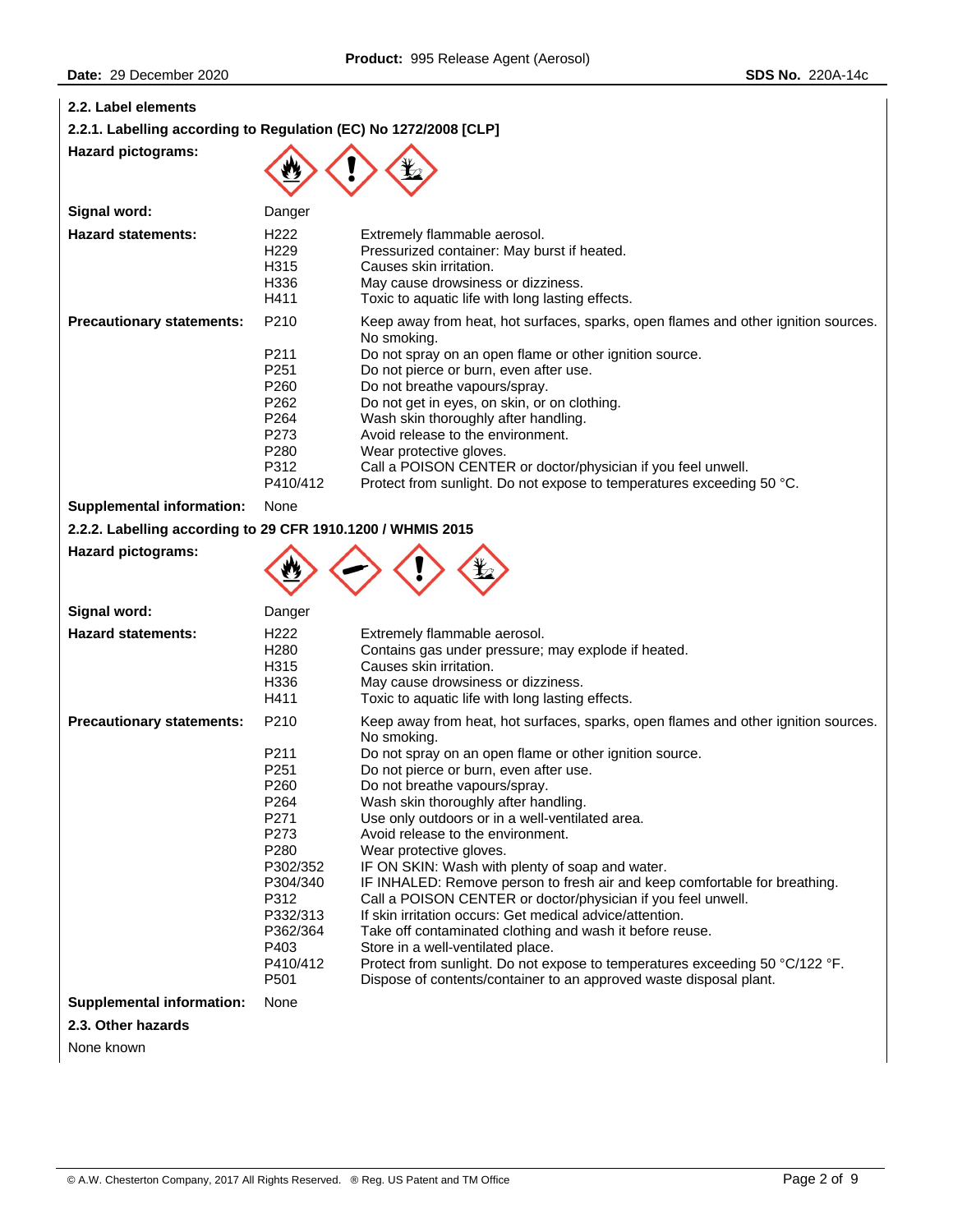|                                                                                                                                                                                                                                                                                                                                                         | <b>SECTION 3: COMPOSITION/INFORMATION ON INGREDIENTS</b>                                                                             |         |                                                   |                          |                                                                                                                                                       |
|---------------------------------------------------------------------------------------------------------------------------------------------------------------------------------------------------------------------------------------------------------------------------------------------------------------------------------------------------------|--------------------------------------------------------------------------------------------------------------------------------------|---------|---------------------------------------------------|--------------------------|-------------------------------------------------------------------------------------------------------------------------------------------------------|
| 3.2. Mixtures                                                                                                                                                                                                                                                                                                                                           |                                                                                                                                      |         |                                                   |                          |                                                                                                                                                       |
| Hazardous Ingredients <sup>1</sup>                                                                                                                                                                                                                                                                                                                      |                                                                                                                                      | % Wt.   | <b>CAS No./</b><br>EC No.                         | <b>REACH</b><br>Reg. No. | <b>CLP/GHS Classification</b>                                                                                                                         |
|                                                                                                                                                                                                                                                                                                                                                         | Naphtha (petroleum), light alkylate*                                                                                                 | 50-60   | 64741-66-8<br>265-068-8                           | <b>NA</b>                | Flam. Liq. 2, H225<br>Asp. Tox. 1, H304<br>Skin Irrit. 2, H315<br>STOT SE 3, H336<br>Aquatic Chronic 2, H411                                          |
| Propane                                                                                                                                                                                                                                                                                                                                                 |                                                                                                                                      | $30-40$ | 74-98-6<br>200-827-9                              | <b>NA</b>                | Flam. Gas 1, H220<br>Press. Gas (Comp.), H280<br>Simple Asphyx.                                                                                       |
|                                                                                                                                                                                                                                                                                                                                                         | For full text of H-statements: see SECTION 16.<br>* Contains less than 0.1 % w/w Benzene.                                            |         |                                                   |                          |                                                                                                                                                       |
|                                                                                                                                                                                                                                                                                                                                                         | *1272/2008/EC, GHS, REACH<br>* WHMIS 2015<br>* Safe Work Australia                                                                   |         |                                                   |                          | <sup>1</sup> Classified according to: * 29 CFR 1910.1200, 1915, 1916, 1917, Mass. Right-to-Know Law (ch. 40, M.G.LO. 111F), California Proposition 65 |
|                                                                                                                                                                                                                                                                                                                                                         | <b>SECTION 4: FIRST AID MEASURES</b>                                                                                                 |         |                                                   |                          |                                                                                                                                                       |
|                                                                                                                                                                                                                                                                                                                                                         | 4.1. Description of first aid measures                                                                                               |         |                                                   |                          |                                                                                                                                                       |
| Inhalation:                                                                                                                                                                                                                                                                                                                                             | Remove to fresh air. If not breathing, administer artificial respiration. Contact physician.                                         |         |                                                   |                          |                                                                                                                                                       |
| Skin contact:                                                                                                                                                                                                                                                                                                                                           | Wash skin with soap and water. Take off contaminated clothing and wash it before reuse. Contact physician if<br>irritation persists. |         |                                                   |                          |                                                                                                                                                       |
| Flush eyes for at least 15 minutes with large amounts of water. Contact physician if irritation persists.<br>Eye contact:                                                                                                                                                                                                                               |                                                                                                                                      |         |                                                   |                          |                                                                                                                                                       |
| Ingestion:<br>Do not induce vomiting. If conscious, drink large quantities of water. Contact physician immediately.                                                                                                                                                                                                                                     |                                                                                                                                      |         |                                                   |                          |                                                                                                                                                       |
| 4.2. Most important symptoms and effects, both acute and delayed                                                                                                                                                                                                                                                                                        |                                                                                                                                      |         |                                                   |                          |                                                                                                                                                       |
| Prolonged or repeated skin contact may defat the skin and cause skin irritation. Direct contact may cause mild eye irritation. Vapor<br>concentrations above recommended exposure levels are irritating to the eyes and the respiratory tract, may cause headaches and<br>dizziness, are anaesthetic and may have other central nervous system effects. |                                                                                                                                      |         |                                                   |                          |                                                                                                                                                       |
| 4.3. Indication of any immediate medical attention and special treatment needed                                                                                                                                                                                                                                                                         |                                                                                                                                      |         |                                                   |                          |                                                                                                                                                       |
| Treat symptoms.                                                                                                                                                                                                                                                                                                                                         |                                                                                                                                      |         |                                                   |                          |                                                                                                                                                       |
| <b>SECTION 5: FIREFIGHTING MEASURES</b>                                                                                                                                                                                                                                                                                                                 |                                                                                                                                      |         |                                                   |                          |                                                                                                                                                       |
| 5.1. Extinguishing media                                                                                                                                                                                                                                                                                                                                |                                                                                                                                      |         |                                                   |                          |                                                                                                                                                       |
| Suitable extinguishing media:                                                                                                                                                                                                                                                                                                                           |                                                                                                                                      |         | Carbon dioxide, dry chemical, foam or water spray |                          |                                                                                                                                                       |
|                                                                                                                                                                                                                                                                                                                                                         | Unsuitable extinguishing media: Water jets                                                                                           |         |                                                   |                          |                                                                                                                                                       |
|                                                                                                                                                                                                                                                                                                                                                         | 5.2. Special hazards arising from the substance or mixture                                                                           |         |                                                   |                          |                                                                                                                                                       |
|                                                                                                                                                                                                                                                                                                                                                         | Pressurized containers, when heated, are a potential explosive hazard.                                                               |         |                                                   |                          |                                                                                                                                                       |
| 5.3. Advice for firefighters                                                                                                                                                                                                                                                                                                                            |                                                                                                                                      |         |                                                   |                          |                                                                                                                                                       |
| Cool exposed containers with water. Recommend Firefighters wear self-contained breathing apparatus.                                                                                                                                                                                                                                                     |                                                                                                                                      |         |                                                   |                          |                                                                                                                                                       |
|                                                                                                                                                                                                                                                                                                                                                         | Flammability Classification: NFPA: Storage Level III; 16 CFR 1500.3 Extremely flammable aerosol                                      |         |                                                   |                          |                                                                                                                                                       |
| <b>HAZCHEM Emergency Action Code:</b><br>2 Y                                                                                                                                                                                                                                                                                                            |                                                                                                                                      |         |                                                   |                          |                                                                                                                                                       |
| <b>SECTION 6: ACCIDENTAL RELEASE MEASURES</b>                                                                                                                                                                                                                                                                                                           |                                                                                                                                      |         |                                                   |                          |                                                                                                                                                       |
|                                                                                                                                                                                                                                                                                                                                                         | 6.1. Personal precautions, protective equipment and emergency procedures                                                             |         |                                                   |                          |                                                                                                                                                       |
| Evacuate area. Provide adequate ventilation. Utilize exposure controls and personal protection as specified in Section 8.                                                                                                                                                                                                                               |                                                                                                                                      |         |                                                   |                          |                                                                                                                                                       |
| <b>6.2. Environmental Precautions</b>                                                                                                                                                                                                                                                                                                                   |                                                                                                                                      |         |                                                   |                          |                                                                                                                                                       |
|                                                                                                                                                                                                                                                                                                                                                         | Keep out of sewers, streams and waterways.                                                                                           |         |                                                   |                          |                                                                                                                                                       |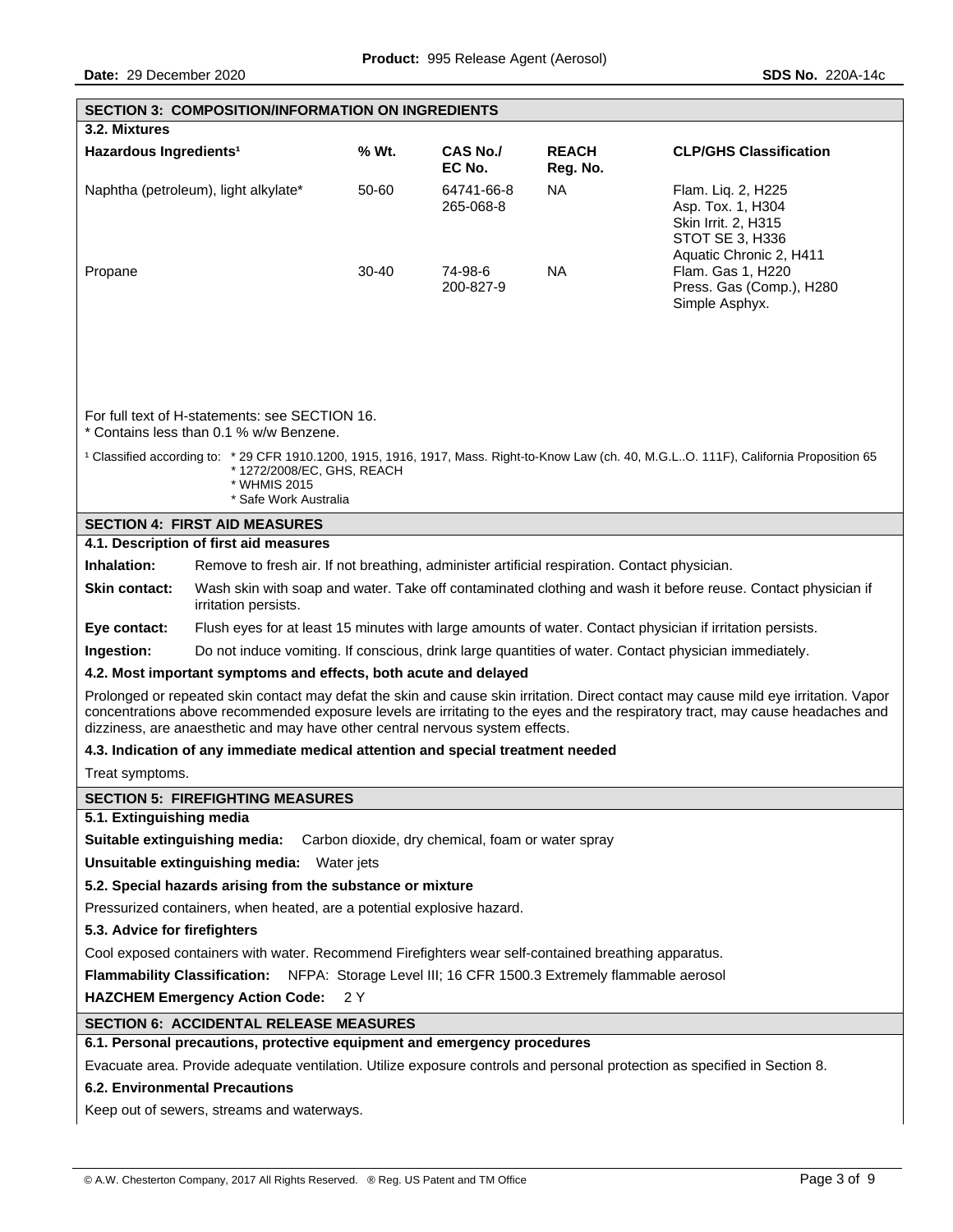## **6.3. Methods and material for containment and cleaning up**

Contain spill to a small area. Keep away from sources of ignition - No smoking. If removal of ignition sources is not possible, then flush material away with water. Pick up with absorbent material (sand, sawdust, clay, etc.) and place in a suitable container for disposal.

### **6.4. Reference to other sections**

Refer to section 13 for disposal advice.

## **SECTION 7: HANDLING AND STORAGE**

## **7.1. Precautions for safe handling**

Do not spray on a naked flame or any incandescent material. Keep away from sources of ignition - No Smoking. Utilize exposure controls and personal protection as specified in Section 8. Wash skin thoroughly after handling. Vapors are heavier than air and will collect in low areas. Vapor accumulations could flash and/or explode if ignited.

### **7.2. Conditions for safe storage, including any incompatibilities**

Pressurized container: protect from sunlight and do not expose to temperatures exceeding 50°C (120°F). Do not pierce or burn, even after use.

#### **7.3. Specific end use(s)**

No special precautions.

### **SECTION 8: EXPOSURE CONTROLS/PERSONAL PROTECTION**

## **8.1. Control parameters**

### **Occupational exposure limit values**

| Ingredients                             | <b>OSHA PEL1</b><br>ppm | mg/m <sup>3</sup> | <b>ACGIH TLV<sup>2</sup></b><br>ppm | mq/m <sup>3</sup>        | UK WEL <sup>3</sup><br>ppm | mq/m <sup>3</sup>        | <b>AUSTRALIA ES<sup>4</sup></b><br>ppm | mg/m <sup>3</sup> |
|-----------------------------------------|-------------------------|-------------------|-------------------------------------|--------------------------|----------------------------|--------------------------|----------------------------------------|-------------------|
| Naphtha (petroleum), light<br>alkylate* |                         |                   |                                     |                          | -                          |                          |                                        |                   |
| Propane                                 | 1000                    | 1800              | $\star\star$                        | $\overline{\phantom{m}}$ | $\overline{\phantom{0}}$   | $\overline{\phantom{0}}$ | $\overline{\phantom{0}}$               |                   |
|                                         |                         |                   |                                     |                          |                            |                          |                                        |                   |
|                                         |                         |                   |                                     |                          |                            |                          |                                        |                   |

\* Chesterton recommended limit: 241 ppm, 1200mg/m3. \*\*Simple asphyxiant.

<sup>1</sup> United States Occupational Health & Safety Administration permissible exposure limits

² American Conference of Governmental Industrial Hygienists threshold limit values

<sup>3</sup> EH40 Workplace exposure limits, Health & Safety Executive

⁴ Adopted National Exposure Standards for Atmospheric Contaminants in the Occupational Environment [NOHSC:1003]

### **Derived No Effect Level (DNEL) according to Regulation (EC) No 1907/2006:**

#### **Workers**

| Substance                       | Route of exposure | Potential health effects  | <b>DNEL</b>            |
|---------------------------------|-------------------|---------------------------|------------------------|
| Hydrocarbons, C7-C9, isoalkanes | Inhalation        | Chronic effects, systemic | 2035 mg/m <sup>3</sup> |
|                                 | Dermal            | Chronic effects, systemic | 773 mg/kg bw/day       |

**Predicted No Effect Concentration (PNEC) according to Regulation (EC) No 1907/2006:** 

#### **Not available**

## **8.2. Exposure controls**

## **8.2.1. Engineering measures**

Use only in well-ventilated areas. If necessary, provide explosion-proof ventilation.

## **8.2.2. Individual protection measures**

| <b>Respiratory protection:</b> | Not normally needed. If exposure limits are exceeded, use approved organic vapor respirator (e.g.,<br>EN filter type A/P). |
|--------------------------------|----------------------------------------------------------------------------------------------------------------------------|
| <b>Protective gloves:</b>      | Chemical resistant gloves (e.g. Viton <sup>*</sup> , neoprene, nitrile). *DuPont's registered trademark.                   |
| Eye and face protection:       | Safety glasses                                                                                                             |
| Other:                         | Impervious clothing (e.g. Viton <sup>*</sup> , neoprene or nitrile) as necessary to prevent skin contact.                  |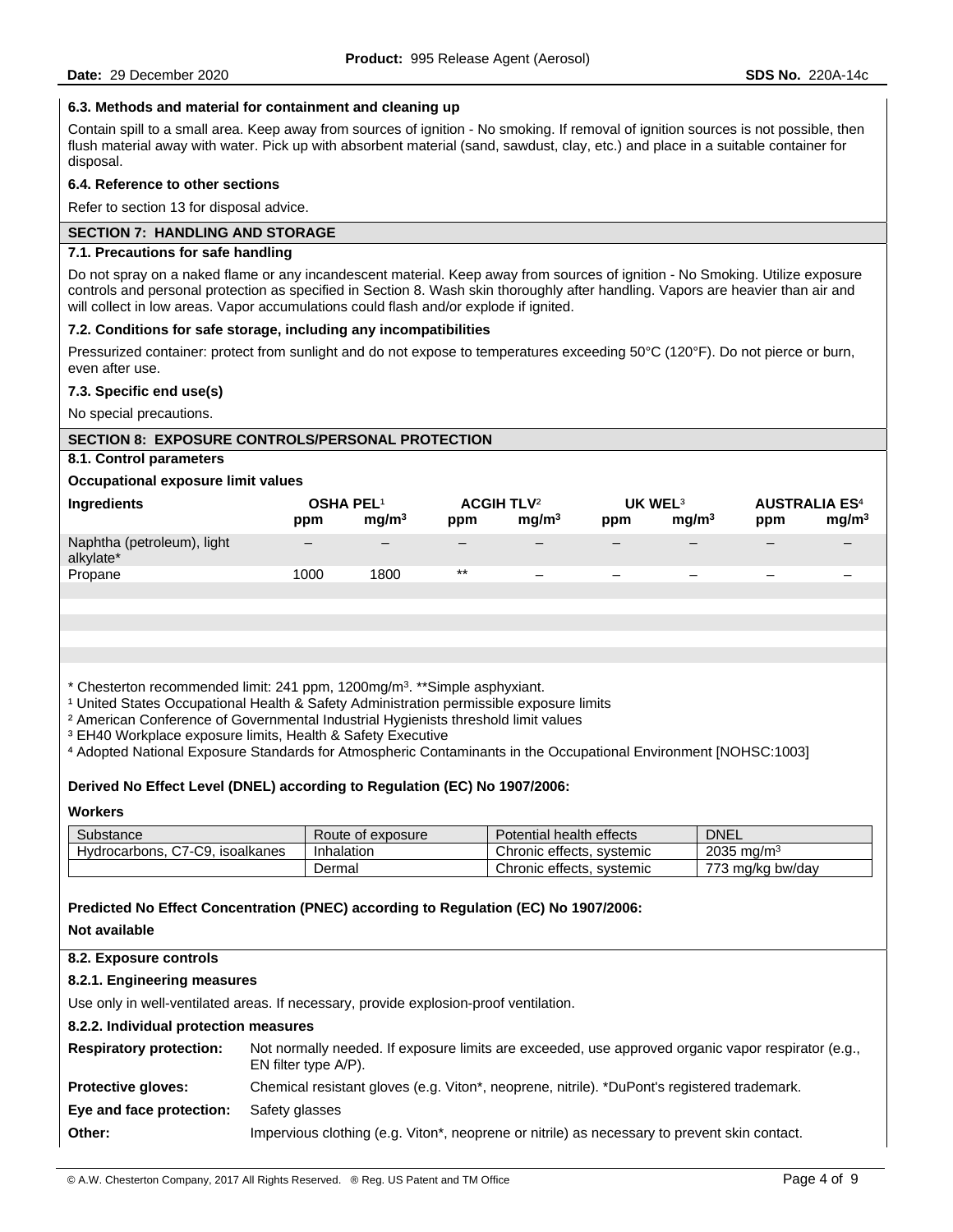# **8.2.3. Environmental exposure controls**

Refer to sections 6 and 12.

# **SECTION 9: PHYSICAL AND CHEMICAL PROPERTIES**

| SECTION 9: PHTSICAL AND CHEMICAL PROPERTIES                                                                                                                                                                                                                                                                                                                               |                                                                                                                                                                                                                                                                                                         |                                                                                                                                                                                                                                                                                             |                                                                                                                                                                    |
|---------------------------------------------------------------------------------------------------------------------------------------------------------------------------------------------------------------------------------------------------------------------------------------------------------------------------------------------------------------------------|---------------------------------------------------------------------------------------------------------------------------------------------------------------------------------------------------------------------------------------------------------------------------------------------------------|---------------------------------------------------------------------------------------------------------------------------------------------------------------------------------------------------------------------------------------------------------------------------------------------|--------------------------------------------------------------------------------------------------------------------------------------------------------------------|
|                                                                                                                                                                                                                                                                                                                                                                           | 9.1. Information on basic physical and chemical properties                                                                                                                                                                                                                                              |                                                                                                                                                                                                                                                                                             |                                                                                                                                                                    |
| <b>Physical state</b><br><b>Colour</b><br>Initial boiling point<br><b>Melting point</b><br>% Volatile (by volume)<br><b>Flash point</b><br><b>Method</b><br><b>Viscositv</b><br><b>Autoignition temperature</b><br><b>Decomposition temperature</b><br><b>Upper/lower flammability or</b><br>explosive limits<br>Flammability (solid, gas)<br><b>Explosive properties</b> | low viscosity liquid<br>clear<br>116°C (240°F), product only<br>not applicable<br>94.5%<br>$< 7^{\circ}$ C (<45°F)<br>PM Closed Cup, product only<br>$<$ 100 cps @ 25 $\degree$ C<br>not determined<br>no data available<br>LEL: 1.2; UEL: 9.9<br>extremely flammable<br>(propellant)<br>not determined | Odour<br><b>Odour threshold</b><br>Vapour pressure @ 20°C<br>% Aromatics by weight<br>pH<br><b>Relative density</b><br>Weight per volume<br><b>Coefficient (water/oil)</b><br>Vapour density (air=1)<br>Rate of evaporation (ether=1)<br>Solubility in water<br><b>Oxidising properties</b> | mild petroleum odor<br>not determined<br>54 mm Hg<br>0%<br>not applicable<br>$0.6$ kg/l<br>5.3 lbs/gal.<br>$\leq 1$<br>>1<br>$\leq 1$<br>$< 1\%$<br>not determined |
| 9.2. Other information                                                                                                                                                                                                                                                                                                                                                    |                                                                                                                                                                                                                                                                                                         |                                                                                                                                                                                                                                                                                             |                                                                                                                                                                    |
| None                                                                                                                                                                                                                                                                                                                                                                      |                                                                                                                                                                                                                                                                                                         |                                                                                                                                                                                                                                                                                             |                                                                                                                                                                    |
| <b>SECTION 10: STABILITY AND REACTIVITY</b>                                                                                                                                                                                                                                                                                                                               |                                                                                                                                                                                                                                                                                                         |                                                                                                                                                                                                                                                                                             |                                                                                                                                                                    |
| 10.1. Reactivity                                                                                                                                                                                                                                                                                                                                                          |                                                                                                                                                                                                                                                                                                         |                                                                                                                                                                                                                                                                                             |                                                                                                                                                                    |
| Refer to sections 10.3 and 10.5.                                                                                                                                                                                                                                                                                                                                          |                                                                                                                                                                                                                                                                                                         |                                                                                                                                                                                                                                                                                             |                                                                                                                                                                    |
| 10.2. Chemical stability                                                                                                                                                                                                                                                                                                                                                  |                                                                                                                                                                                                                                                                                                         |                                                                                                                                                                                                                                                                                             |                                                                                                                                                                    |
| <b>Stable</b>                                                                                                                                                                                                                                                                                                                                                             |                                                                                                                                                                                                                                                                                                         |                                                                                                                                                                                                                                                                                             |                                                                                                                                                                    |
| 10.3. Possibility of hazardous reactions                                                                                                                                                                                                                                                                                                                                  |                                                                                                                                                                                                                                                                                                         |                                                                                                                                                                                                                                                                                             |                                                                                                                                                                    |
|                                                                                                                                                                                                                                                                                                                                                                           | No dangerous reactions known under conditions of normal use.                                                                                                                                                                                                                                            |                                                                                                                                                                                                                                                                                             |                                                                                                                                                                    |
| 10.4. Conditions to avoid                                                                                                                                                                                                                                                                                                                                                 |                                                                                                                                                                                                                                                                                                         |                                                                                                                                                                                                                                                                                             |                                                                                                                                                                    |
| Open flames and red hot surfaces.                                                                                                                                                                                                                                                                                                                                         |                                                                                                                                                                                                                                                                                                         |                                                                                                                                                                                                                                                                                             |                                                                                                                                                                    |
| 10.5. Incompatible materials                                                                                                                                                                                                                                                                                                                                              |                                                                                                                                                                                                                                                                                                         |                                                                                                                                                                                                                                                                                             |                                                                                                                                                                    |
|                                                                                                                                                                                                                                                                                                                                                                           | Strong oxidizers like liquid Chlorine and concentrated Oxygen.                                                                                                                                                                                                                                          |                                                                                                                                                                                                                                                                                             |                                                                                                                                                                    |
| 10.6. Hazardous decomposition products                                                                                                                                                                                                                                                                                                                                    |                                                                                                                                                                                                                                                                                                         |                                                                                                                                                                                                                                                                                             |                                                                                                                                                                    |
|                                                                                                                                                                                                                                                                                                                                                                           | Carbon Monoxide, aldehydes and other toxic fumes (by combustion).                                                                                                                                                                                                                                       |                                                                                                                                                                                                                                                                                             |                                                                                                                                                                    |
| <b>SECTION 11: TOXICOLOGICAL INFORMATION</b>                                                                                                                                                                                                                                                                                                                              |                                                                                                                                                                                                                                                                                                         |                                                                                                                                                                                                                                                                                             |                                                                                                                                                                    |
| 11.1. Information on toxicological effects                                                                                                                                                                                                                                                                                                                                |                                                                                                                                                                                                                                                                                                         |                                                                                                                                                                                                                                                                                             |                                                                                                                                                                    |
| <b>Primary route of exposure</b><br>under normal use:                                                                                                                                                                                                                                                                                                                     | aggravated by exposure.                                                                                                                                                                                                                                                                                 | Inhalation, skin and eye contact. Personnel with pre-existing skin and lung disorders are generally                                                                                                                                                                                         |                                                                                                                                                                    |
| Acute toxicity -                                                                                                                                                                                                                                                                                                                                                          |                                                                                                                                                                                                                                                                                                         |                                                                                                                                                                                                                                                                                             |                                                                                                                                                                    |
| Oral:                                                                                                                                                                                                                                                                                                                                                                     |                                                                                                                                                                                                                                                                                                         | Based on available data on components, the classification criteria are not met.                                                                                                                                                                                                             |                                                                                                                                                                    |
|                                                                                                                                                                                                                                                                                                                                                                           | Substance                                                                                                                                                                                                                                                                                               | <b>Test</b>                                                                                                                                                                                                                                                                                 | Result                                                                                                                                                             |
|                                                                                                                                                                                                                                                                                                                                                                           | Naphtha (petroleum), light alkylate                                                                                                                                                                                                                                                                     | LD50, rat                                                                                                                                                                                                                                                                                   | $> 5000$ mg/kg                                                                                                                                                     |
| Dermal:                                                                                                                                                                                                                                                                                                                                                                   |                                                                                                                                                                                                                                                                                                         | Based on available data on components, the classification criteria are not met.                                                                                                                                                                                                             |                                                                                                                                                                    |
|                                                                                                                                                                                                                                                                                                                                                                           |                                                                                                                                                                                                                                                                                                         |                                                                                                                                                                                                                                                                                             |                                                                                                                                                                    |
|                                                                                                                                                                                                                                                                                                                                                                           | Substance<br>Naphtha (petroleum), light alkylate                                                                                                                                                                                                                                                        | <b>Test</b><br>LD50, rabbit                                                                                                                                                                                                                                                                 | Result<br>> 2000 mg/kg                                                                                                                                             |
|                                                                                                                                                                                                                                                                                                                                                                           |                                                                                                                                                                                                                                                                                                         |                                                                                                                                                                                                                                                                                             |                                                                                                                                                                    |
| Inhalation:                                                                                                                                                                                                                                                                                                                                                               |                                                                                                                                                                                                                                                                                                         | <b>Test</b>                                                                                                                                                                                                                                                                                 | Result                                                                                                                                                             |
|                                                                                                                                                                                                                                                                                                                                                                           | Substance                                                                                                                                                                                                                                                                                               |                                                                                                                                                                                                                                                                                             |                                                                                                                                                                    |

Naphtha (petroleum), light alkylate | LC50, rat, 4 hours | > 21 mg/l (vapor) Propane LC50, rat, 4 hours 658 mg/l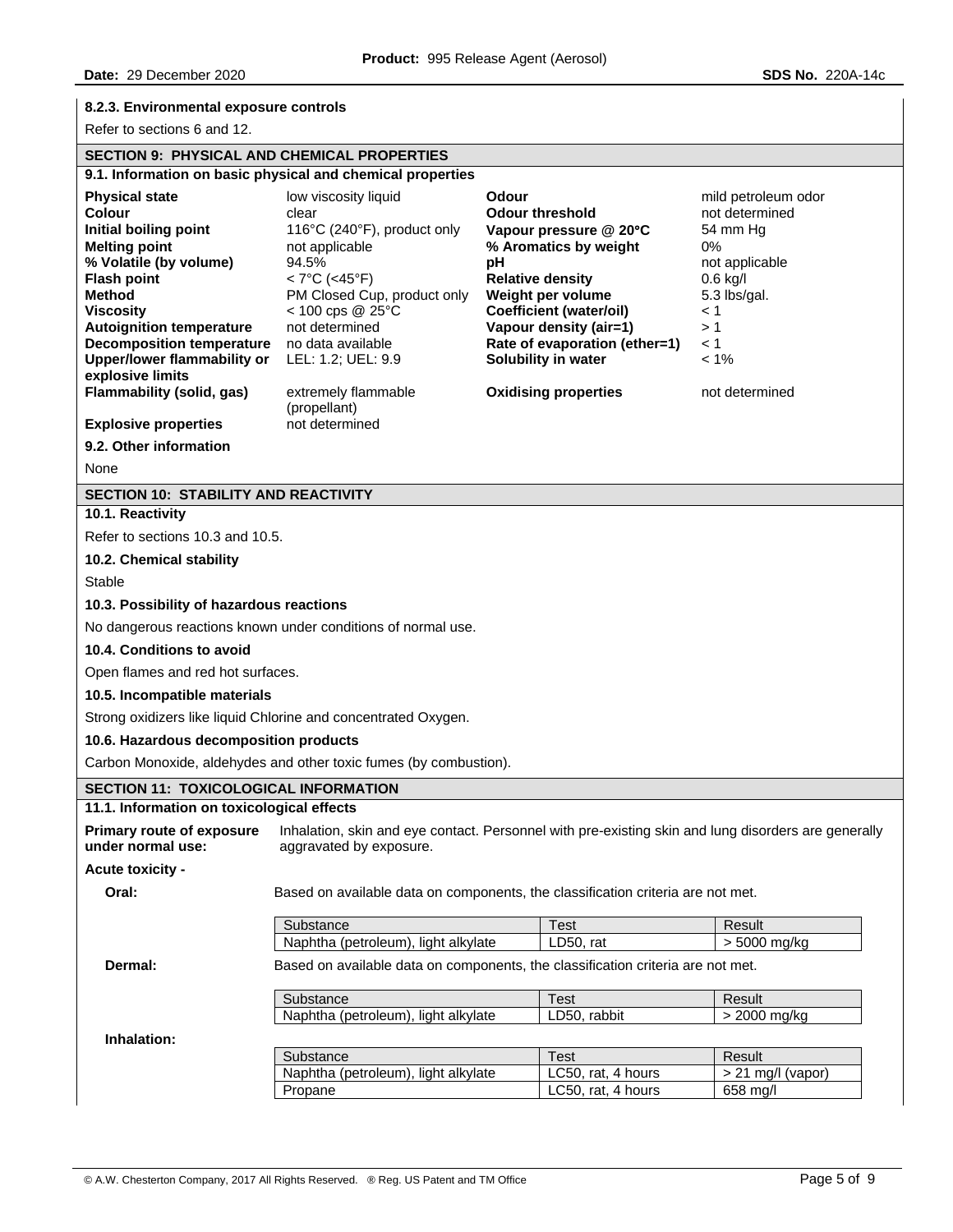| <b>Skin corrosion/irritation:</b>         | Causes skin irritation.                                                                                                                                                                                                                                                                             |                              |                     |  |
|-------------------------------------------|-----------------------------------------------------------------------------------------------------------------------------------------------------------------------------------------------------------------------------------------------------------------------------------------------------|------------------------------|---------------------|--|
|                                           | Substance                                                                                                                                                                                                                                                                                           | <b>Test</b>                  | Result              |  |
|                                           | Naphtha (petroleum), light alkylate                                                                                                                                                                                                                                                                 | Skin irritation, rabbit      | Moderate irritation |  |
| Serious eye damagel<br><i>irritation:</i> | May cause mild eye irritation.                                                                                                                                                                                                                                                                      |                              |                     |  |
| <b>Respiratory or skin</b>                |                                                                                                                                                                                                                                                                                                     |                              |                     |  |
| sensitisation:                            | Substance                                                                                                                                                                                                                                                                                           | <b>Test</b>                  | Result              |  |
|                                           | Naphtha (petroleum), light alkylate                                                                                                                                                                                                                                                                 | Skin sensitization, OECD 406 | Not sensitizing     |  |
| Germ cell mutagenicity:                   | Naphtha (petroleum), light alkylate: not expected to be a germ cell mutagen, based on test data.                                                                                                                                                                                                    |                              |                     |  |
| Carcinogenicity:                          | As per 29 CFR 1910.1200 (Hazard Communication), this product contains no carcinogens as listed<br>by the National Toxicology Program (NTP), the International Agency for Research on Cancer<br>(IARC), the Occupational Safety and Health Administration (OSHA) or Regulation (EC) No<br>1272/2008. |                              |                     |  |
| <b>Reproductive toxicity:</b>             | Naphtha (petroleum), light alkylate: not expected to be a reproductive toxicant, based on data from<br>similar materials.                                                                                                                                                                           |                              |                     |  |
| <b>STOT-single exposure:</b>              | May cause drowsiness or dizziness.                                                                                                                                                                                                                                                                  |                              |                     |  |
| STOT-repeated exposure:                   | Naphtha (petroleum), light alkylate: not expected to cause organ damage from prolonged or<br>repeated exposure, based on test data.                                                                                                                                                                 |                              |                     |  |
| <b>Aspiration hazard:</b>                 | Not classified as an aspiration toxicant due to the aerosol spray pattern.                                                                                                                                                                                                                          |                              |                     |  |
| <b>Other information:</b>                 | None known                                                                                                                                                                                                                                                                                          |                              |                     |  |
| CECTION 12. FCOLOGICAL INFODMATION        |                                                                                                                                                                                                                                                                                                     |                              |                     |  |

## **SECTION 12: ECOLOGICAL INFORMATION**

Ecotoxicological data have not been determined specifically for this product. The information given below is based on a knowledge of the components and the ecotoxicology of similar substances.

### **12.1. Toxicity**

Toxic to aquatic organisms, may cause long-term adverse effects in the aquatic environment, based on data from similar materials.

#### **12.2. Persistence and degradability**

Naphtha (petroleum), light alkylate: expected to be inherently biodegradable (ready biodegradability, 28 days: 22%). Naphtha (petroleum), light alkylate, Propane: expected to degrade rapidly in air.

#### **12.3. Bioaccumulative potential**

Propane: bioconcentration in aquatic organisms is not expected to be significant.

#### **12.4. Mobility in soil**

Liquid. Solubility in water: < 1%. In determining environmental mobility, consider the product's physical and chemical properties (see Section 9). The hazardous ingredients will rapidly evaporate to the air if released into the environment.

## **12.5. Results of PBT and vPvB assessment**

Not available

#### **12.6. Other adverse effects**

None known

#### **SECTION 13: DISPOSAL CONSIDERATIONS**

# **13.1. Waste treatment methods**

Incinerate absorbed material in an approved area. Incinerate pressurized containers at an approved facility. Check local, state and national/federal regulations and comply with the most stringent requirement. This product is classified as a hazardous waste according to 2008/98/EC.

### **SECTION 14: TRANSPORT INFORMATION**

| 14.1. UN number               |                     |
|-------------------------------|---------------------|
| ADR/RID/ADN/IMDG/ICAO:        | UN1950              |
| TDG:                          | <b>UN1950</b>       |
| US DOT:                       | UN1950              |
| 14.2. UN proper shipping name |                     |
| <b>ICAO:</b>                  | Aerosols, Flammable |
| IMDG:                         | Aerosols            |
| ADR/RID/ADN:                  | Aerosols, flammable |
| TDG:                          | Aerosols, flammable |
| US DOT:                       | Aerosols, flammable |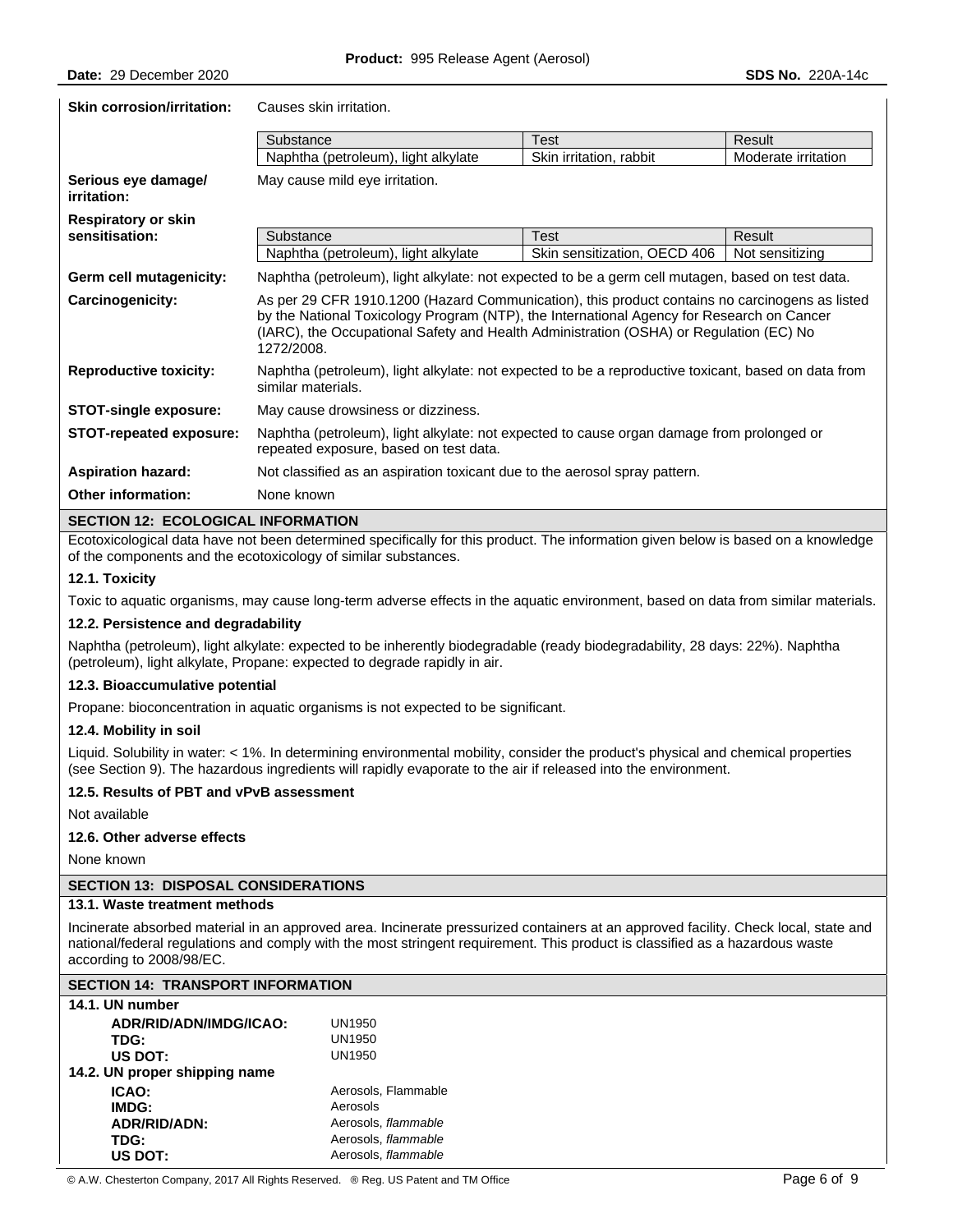| 14.3. Transport hazard class(es)                                |                                                                                                                                                                                                                                                                                                            |
|-----------------------------------------------------------------|------------------------------------------------------------------------------------------------------------------------------------------------------------------------------------------------------------------------------------------------------------------------------------------------------------|
| ADR/RID/ADN/IMDG/ICAO:                                          | 2.1                                                                                                                                                                                                                                                                                                        |
| TDG:                                                            | 2.1                                                                                                                                                                                                                                                                                                        |
| US DOT:                                                         | 2.1                                                                                                                                                                                                                                                                                                        |
| 14.4. Packing group                                             |                                                                                                                                                                                                                                                                                                            |
| ADR/RID/ADN/IMDG/ICAO:                                          | NOT APPLICABLE                                                                                                                                                                                                                                                                                             |
| TDG:                                                            | <b>NOT APPLICABLE</b>                                                                                                                                                                                                                                                                                      |
| US DOT:                                                         | <b>NOT APPLICABLE</b>                                                                                                                                                                                                                                                                                      |
| 14.5. Environmental hazards                                     |                                                                                                                                                                                                                                                                                                            |
| NO ENVIRONMENTAL HAZARDS                                        |                                                                                                                                                                                                                                                                                                            |
| 14.6. Special precautions for user                              |                                                                                                                                                                                                                                                                                                            |
| NO SPECIAL PRECAUTIONS FOR USER                                 |                                                                                                                                                                                                                                                                                                            |
| <b>NOT APPLICABLE</b>                                           | 14.7. Transport in bulk according to Annex II of MARPOL73/78 and the IBC Code                                                                                                                                                                                                                              |
| 14.8. Other information                                         |                                                                                                                                                                                                                                                                                                            |
| NO. 126                                                         | US DOT: Shipped as Limited Quantity in packaging having a rated capacity gross weight of 66 lb. or less (49 CFR 173.306(a),(3),(i)). ERG                                                                                                                                                                   |
| IMDG: EmS. F-D, S-U, Shipped as Limited Quantity                |                                                                                                                                                                                                                                                                                                            |
|                                                                 | ADR: Classification code 5F, Tunnel restriction code (E), Shipped as Limited Quantity                                                                                                                                                                                                                      |
| <b>SECTION 15: REGULATORY INFORMATION</b>                       |                                                                                                                                                                                                                                                                                                            |
|                                                                 | 15.1. Safety, health and environmental regulations/legislation specific for the substance or mixture                                                                                                                                                                                                       |
| 15.1.1. EU regulations                                          |                                                                                                                                                                                                                                                                                                            |
| Authorisations under Title VII: Not applicable                  |                                                                                                                                                                                                                                                                                                            |
| <b>Restrictions under Title VIII: None</b>                      |                                                                                                                                                                                                                                                                                                            |
| <b>Other EU regulations:</b><br>quantities: 2 500 t, 25 000 t). | Directive 75/324/EEC on the approximation of the laws of the Member States relating to aerosol<br>dispensers. Directive 94/33/EC on the protection of young people at work Directive 2012/18/EU on the<br>control of major-accident hazards involving dangerous substances (Petroleum products, qualifying |
| 15.1.2. National regulations                                    |                                                                                                                                                                                                                                                                                                            |
| <b>US EPA SARA TITLE III</b>                                    |                                                                                                                                                                                                                                                                                                            |
| 313 Chemicals:<br>312 Hazards:                                  |                                                                                                                                                                                                                                                                                                            |
| Immediate<br>None                                               |                                                                                                                                                                                                                                                                                                            |
| Fire                                                            |                                                                                                                                                                                                                                                                                                            |
| <b>Pressure Release</b>                                         |                                                                                                                                                                                                                                                                                                            |
|                                                                 | <b>Other national regulations:</b> National implementation of the EC Directive referred to in section 15.1.1.                                                                                                                                                                                              |
| 15.2. Chamical eafaty accordment                                |                                                                                                                                                                                                                                                                                                            |

**15.2. Chemical safety assessment** 

No Chemical Safety Assessment has been carried out for this substance/mixture by the supplier.